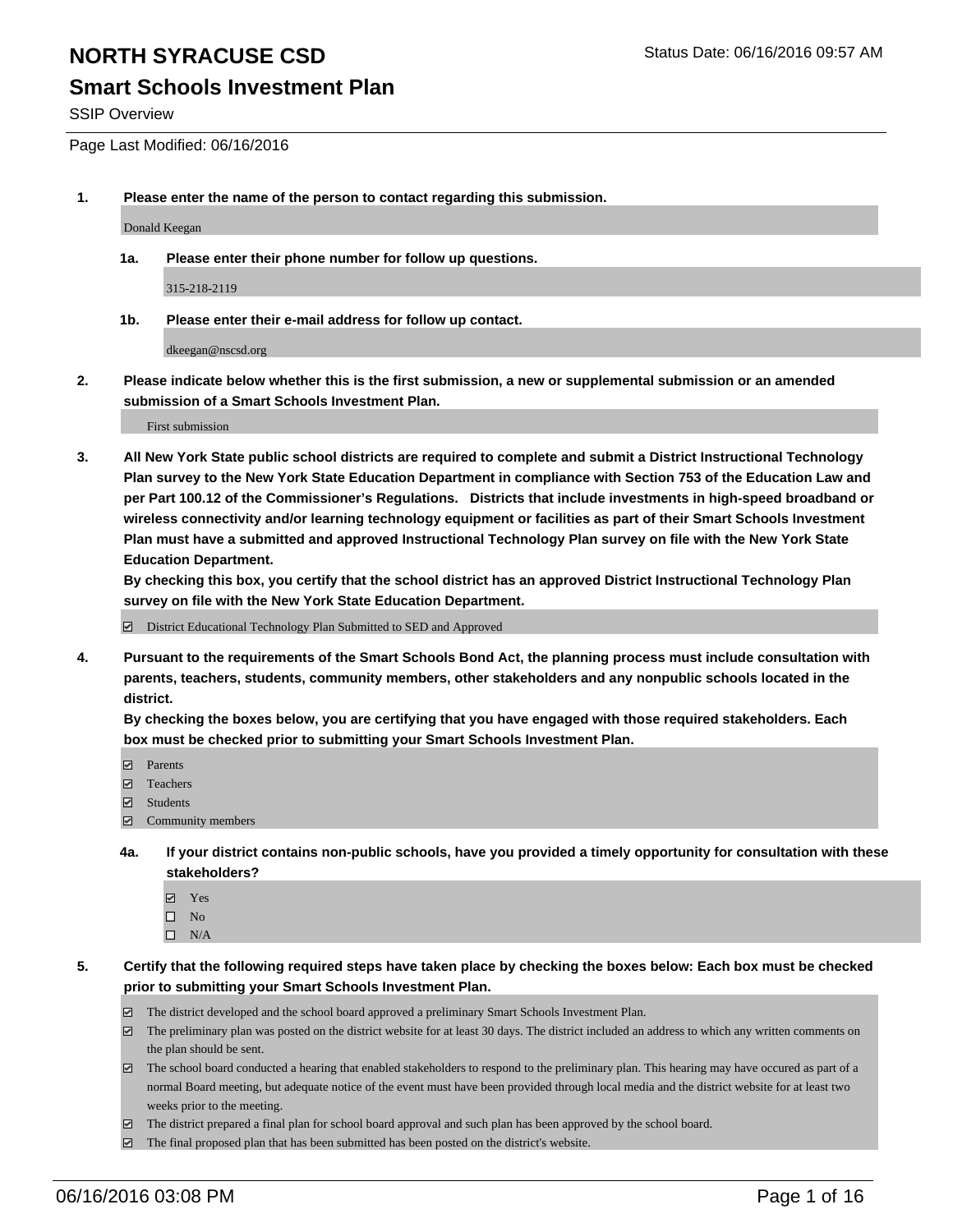## **Smart Schools Investment Plan**

SSIP Overview

Page Last Modified: 06/16/2016

**5a. Please upload the proposed Smart Schools Investment Plan (SSIP) that was posted on the district's website. Note that this should be different than your recently submitted Educational Technology Survey. The Final SSIP, as approved by the School Board, should also be posted on the website and remain there during the course of the projects contained therein.**

smart schools bond act presentation december 2015.pptx.pdf

**6. Please enter an estimate of the total number of students and staff that will benefit from this Smart Schools Investment Plan based on the cumulative projects submitted to date.**

9,074

**7. An LEA/School District may partner with one or more other LEA/School Districts to form a consortium to pool Smart Schools Bond Act funds for a project that meets all other Smart School Bond Act requirements. Each school district participating in the consortium will need to file an approved Smart Schools Investment Plan for the project and submit a signed Memorandum of Understanding that sets forth the details of the consortium including the roles of each respective district.**

 $\Box$  The district plans to participate in a consortium to partner with other school district(s) to implement a Smart Schools project.

**8. Please enter the name and 6-digit SED Code for each LEA/School District participating in the Consortium.**

| <b>Partner LEA/District</b> | ISED BEDS Code |
|-----------------------------|----------------|
| (No Response)               | (No Response)  |

**9. Please upload a signed Memorandum of Understanding with all of the participating Consortium partners.**

(No Response)

**10. Your district's Smart Schools Bond Act Allocation is:**

\$6,256,194

**11. Enter the budget sub-allocations by category that you are submitting for approval at this time. If you are not budgeting SSBA funds for a category, please enter 0 (zero.) If the value entered is \$0, you will not be required to complete that survey question.**

|                                       | Sub-         |
|---------------------------------------|--------------|
|                                       | Allocations  |
| <b>School Connectivity</b>            | 390,152      |
| Connectivity Projects for Communities | $\Omega$     |
| <b>Classroom Technology</b>           | 1,199,408    |
| Pre-Kindergarten Classrooms           | $\Omega$     |
| Replace Transportable Classrooms      | 0            |
| High-Tech Security Features           | 170,363      |
| <b>Totals:</b>                        | 1,759,923.00 |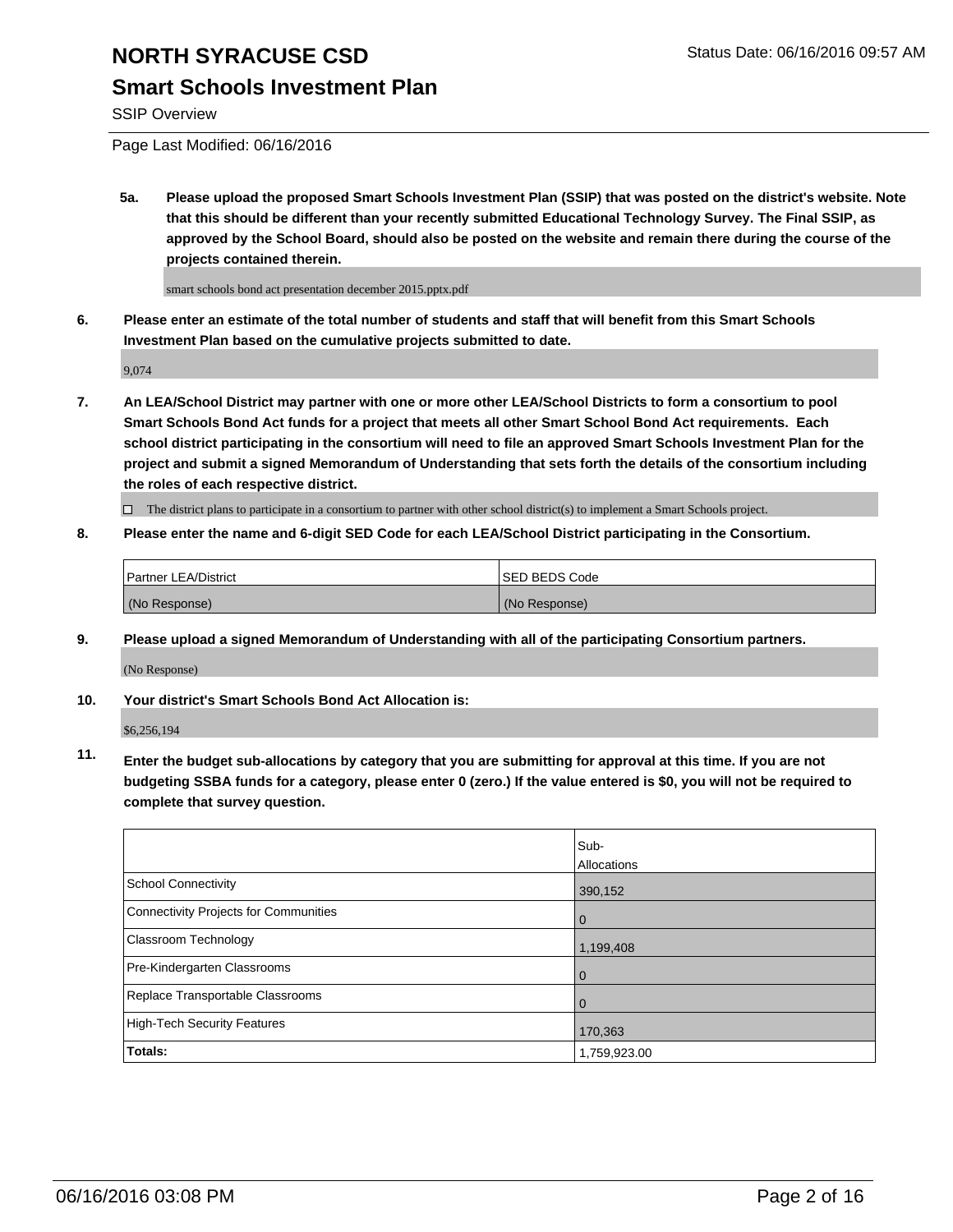## **NORTH SYRACUSE CSD** Status Date: 06/16/2016 09:57 AM **Smart Schools Investment Plan**

School Connectivity

Page Last Modified: 06/16/2016

- **1. In order for students and faculty to receive the maximum benefit from the technology made available under the Smart Schools Bond Act, their school buildings must possess sufficient connectivity infrastructure to ensure that devices can be used during the school day. Smart Schools Investment Plans must demonstrate that:**
	- **sufficient infrastructure that meets the Federal Communications Commission's 100 Mbps per 1,000 students standard currently exists in the buildings where new devices will be deployed, or**
	- **is a planned use of a portion of Smart Schools Bond Act funds, or**
	- **is under development through another funding source.**

**Smart Schools Bond Act funds used for technology infrastructure or classroom technology investments must increase the number of school buildings that meet or exceed the minimum speed standard of 100 Mbps per 1,000 students and staff within 12 months. This standard may be met on either a contracted 24/7 firm service or a "burstable" capability. If the standard is met under the burstable criteria, it must be:**

**1. Specifically codified in a service contract with a provider, and**

**2. Guaranteed to be available to all students and devices as needed, particularly during periods of high demand, such as computer-based testing (CBT) periods.**

**Please describe how your district already meets or is planning to meet this standard within 12 months of plan submission.**

It's our intention to purchase the additional bandwidth from the Central New York Regional Information Center (CNYRIC) and Verizon, our current internet providers. Our current enrollment (public only) is 8,804. We currently have a total of 400 Mbps. We have been in convesation with the CNYRIC and intent to purchase additional band width within the next 12 months. We may do this in connection with our final service request for the 2016-17 school year. We are still working on our budget.

- **1a. If a district believes that it will be impossible to meet this standard within 12 months, it may apply for a waiver of this requirement, as described on the Smart Schools website. The waiver must be filed and approved by SED prior to submitting this survey.**
	- $\Box$  By checking this box, you are certifying that the school district has an approved waiver of this requirement on file with the New York State Education Department.

### **2. Connectivity Speed Calculator (Required)**

|                         | Number of<br>Students | Multiply by<br>100 Kbps | Divide by 1000 Current Speed<br>lto Convert to<br>l Reauired<br>lSpeed in Mb | in Mb | Expected<br>Speed to be<br>Attained Within   Required<br>12 Months | Expected Date<br><b>When</b><br>Speed Will be<br><b>Met</b> |
|-------------------------|-----------------------|-------------------------|------------------------------------------------------------------------------|-------|--------------------------------------------------------------------|-------------------------------------------------------------|
| <b>Calculated Speed</b> | 8,804                 | 880,400                 | 880                                                                          | 400   | 900                                                                | 9/01/16                                                     |

#### **3. Briefly describe how you intend to use Smart Schools Bond Act funds for high-speed broadband and/or wireless connectivity projects in school buildings.**

We are purchasing the hardware (switches, access points, and other misc. equipment.) under this plan, with the intention of deploying the switches and access points to our current wired infrastructure. We plan to rewire our senior high school, junior high school and early education (Pre-K) buildings to improve the performance and achieve Smart Schools band width requirment. The installation, architectural and engineering costs will be submitted as a separate Smart Schools Investment Plan.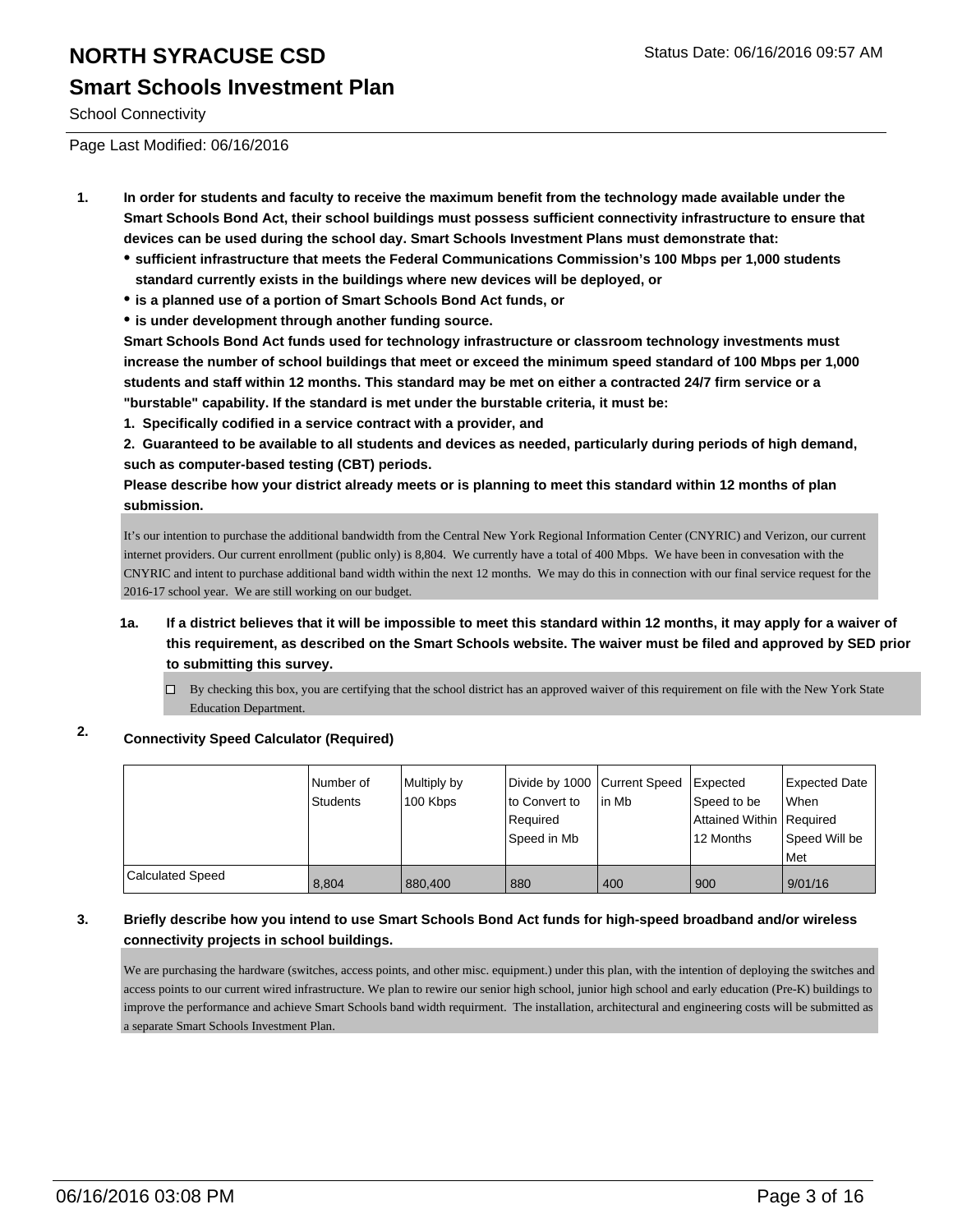### **Smart Schools Investment Plan**

School Connectivity

Page Last Modified: 06/16/2016

**4. Briefly describe the linkage between the district's District Instructional Technology Plan and the proposed projects. (There should be a link between your response to this question and your response to Question 1 in Part E. Curriculum and Instruction "What are the district's plans to use digital connectivity and technology to improve teaching and learning?)**

We are requesting a substantial number of devices to increase the opportunity for anytime, anywhere learning beyond the walls of our classrooms. This will allow more students and teachers to collaborate with a wider set of "educators" including teachers, parents, experts, and mentors beyond what is currently available in the North Syracuse Central School District. Technology

- allows us to individualize and differentiate teaching and learning to meet the needs of each student (pace and content).
- These devices will allow the district to continue to work toward accomplishing the goals defined in our technology plan:
- Utilize technology effectively to increase student achievement to prepare our students for college and careers in a global economy.
- Provide flexible learning opportunities through flipped classrooms, learning management systems, distance learning and e-learning.
- Establish opportunities for professional learning and collaboration that increase our capacity to enhance teaching and learning.
- Provide robust and reliable access to current and emerging technology and digital resources with connectivity for all students, staff and school leaders.
- Develop a system of ongoing evaluation to assess technology applications, implementation and instructional efficacy.
- **5. If the district wishes to have students and staff access the Internet from wireless devices within the school building, or in close proximity to it, it must first ensure that it has a robust Wi-Fi network in place that has sufficient bandwidth to meet user demand.**

#### **Please describe how you have quantified this demand and how you plan to meet this demand.**

The district engaged various vendors to conduct wireless site surveys throughout the district. Based on the surveys, we have developed an implementation plan which has been substantially completed in eight of our eleven educational buildings so far. It is our intent to complete the three remaining buildings with the use of Smart Schools spending

**6. As indicated on Page 5 of the guidance, the Office of Facilities Planning will have to conduct a preliminary review of all capital projects, including connectivity projects.**

| <b>Project Number</b> |  |
|-----------------------|--|
| 42-03-03-06-7-999-004 |  |
|                       |  |

**7. Certain high-tech security and connectivity infrastructure projects may be eligible for an expedited review process as determined by the Office of Facilities Planning.**

**Was your project deemed eligible for streamlined review?**

No

**8. Include the name and license number of the architect or engineer of record.**

| <b>Name</b>                 | License Number |
|-----------------------------|----------------|
| King & King - Kirk Narburgh | 23235          |

**9. If you are submitting an allocation for School Connectivity complete this table.**

**Note that the calculated Total at the bottom of the table must equal the Total allocation for this category that you entered in the SSIP Overview overall budget.**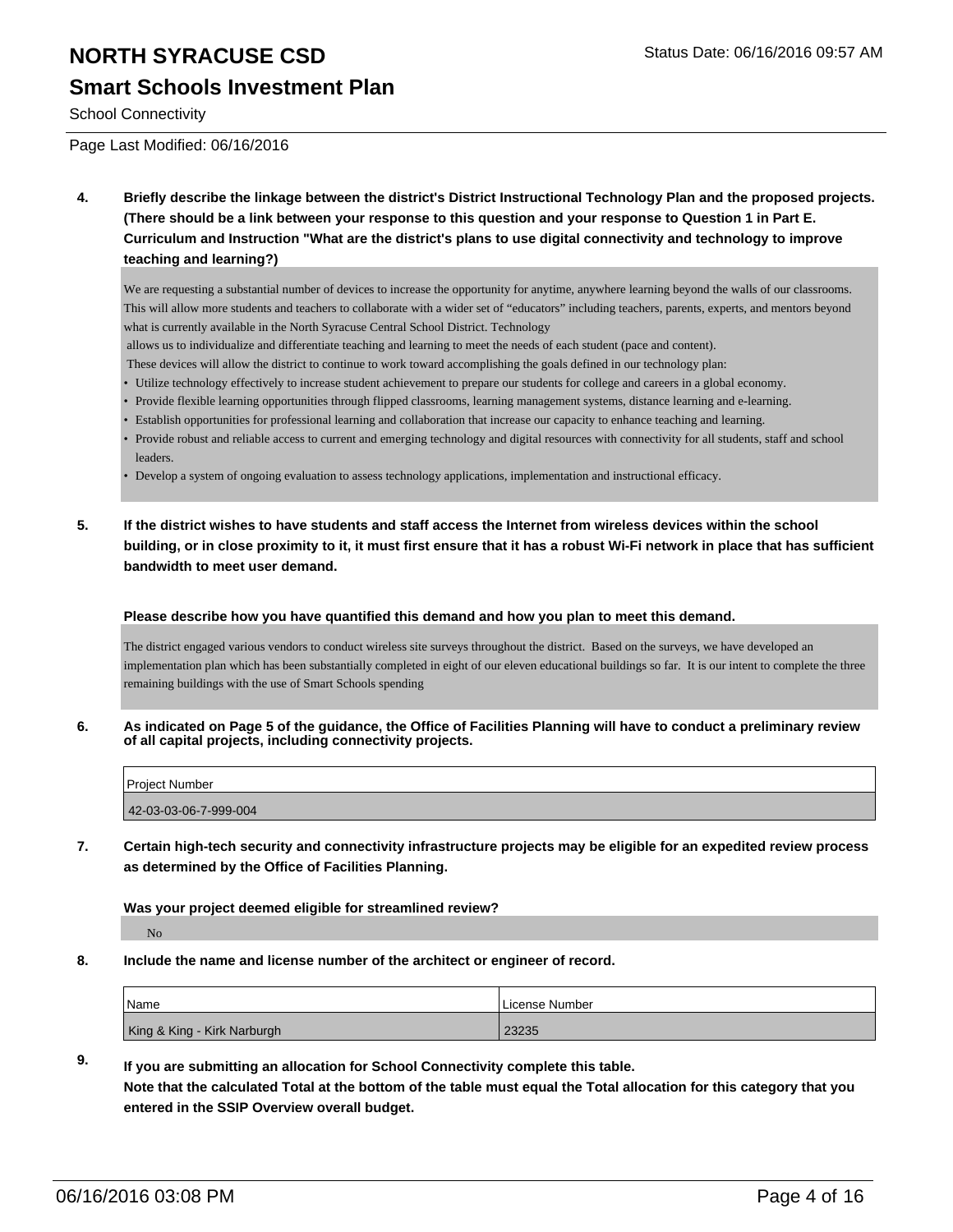## **Smart Schools Investment Plan**

School Connectivity

Page Last Modified: 06/16/2016

|                                            | Sub-              |
|--------------------------------------------|-------------------|
|                                            | <b>Allocation</b> |
| Network/Access Costs                       | 390,152           |
| <b>Outside Plant Costs</b>                 | (No Response)     |
| School Internal Connections and Components | (No Response)     |
| <b>Professional Services</b>               | (No Response)     |
| Testing                                    | (No Response)     |
| <b>Other Upfront Costs</b>                 | (No Response)     |
| <b>Other Costs</b>                         | (No Response)     |
| Totals:                                    | 390,152.00        |

| Select the allowable expenditure<br>type.      | Item to be purchased                                                 | Quantity | Cost per Item | <b>Total Cost</b> |
|------------------------------------------------|----------------------------------------------------------------------|----------|---------------|-------------------|
| Repeat to add another item under<br>each type. |                                                                      |          |               |                   |
| Network/Access Costs                           | Meraki MS#@) 1025WAC PSU for<br>MS320-480-48FP                       | 30       | 696           | 20,880            |
| Network/Access Costs                           | Meraki MS420-24 L3 Cloud Managed<br>24 port SFP+ Aggregation Switch  | 5        | 10,366        | 51,830            |
| Network/Access Costs                           | l Meraki 10 GbE Twinax Cable with<br>SFP+Modules, 1 meter            | 19       | 72            | 1,368             |
| Network/Access Costs                           | Meraki MS320-48FP L3 Cloud<br>Managed 48 Port GigE 740 PoE<br>Switch | 30       | 4,793         | 143.790           |
| <b>Network/Access Costs</b>                    | Meraki MR34 Cloud Managed AP                                         | 194      | 672           | 130,368           |
| Network/Access Costs                           | 10GBase Transceiver                                                  | 42       | 998           | 41,916            |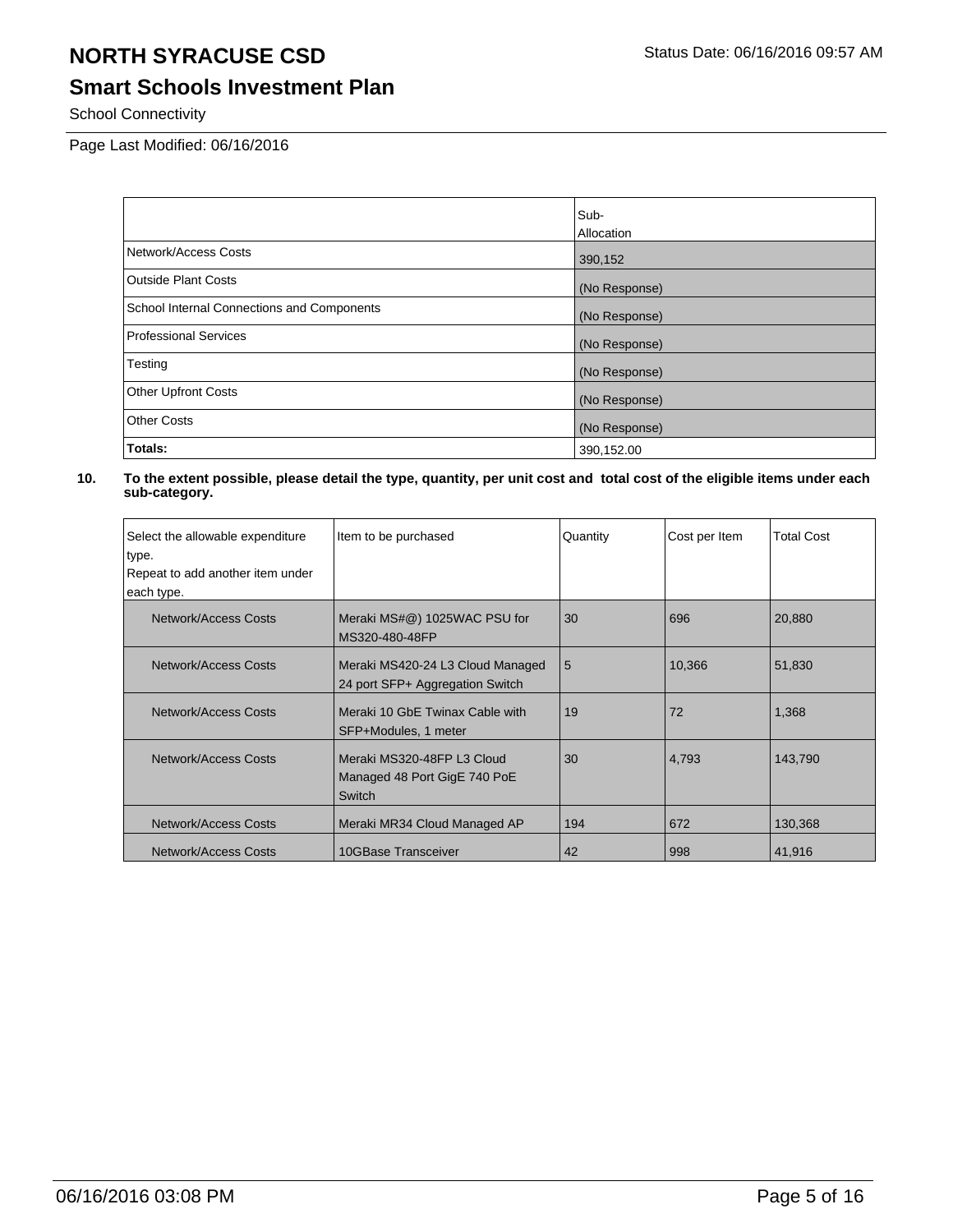### **Smart Schools Investment Plan**

Community Connectivity (Broadband and Wireless)

Page Last Modified: 06/16/2016

**1. Briefly describe how you intend to use Smart Schools Bond Act funds for high-speed broadband and/or wireless connectivity projects in the community.**

(No Response)

**2. Please describe how the proposed project(s) will promote student achievement and increase student and/or staff access to the Internet in a manner that enhances student learning and/or instruction outside of the school day and/or school building.**

(No Response)

**3. Community connectivity projects must comply with all the necessary local building codes and regulations (building and related permits are not required prior to plan submission).**

 $\Box$  I certify that we will comply with all the necessary local building codes and regulations.

**4. Please describe the physical location of the proposed investment.**

(No Response)

**5. Please provide the initial list of partners participating in the Community Connectivity Broadband Project, along with their Federal Tax Identification (Employer Identification) number.**

| Project Partners | l Federal ID # |
|------------------|----------------|
| (No Response)    | (No Response)  |

**6. If you are submitting an allocation for Community Connectivity, complete this table.**

**Note that the calculated Total at the bottom of the table must equal the Total allocation for this category that you entered in the SSIP Overview overall budget.**

|                             | Sub-Allocation |
|-----------------------------|----------------|
| Network/Access Costs        | (No Response)  |
| Outside Plant Costs         | (No Response)  |
| <b>Tower Costs</b>          | (No Response)  |
| Customer Premises Equipment | (No Response)  |
| Professional Services       | (No Response)  |
| Testing                     | (No Response)  |
| Other Upfront Costs         | (No Response)  |
| Other Costs                 | (No Response)  |
| Totals:                     |                |

| Select the allowable expenditure | Item to be purchased | Quantity      | Cost per Item | <b>Total Cost</b> |
|----------------------------------|----------------------|---------------|---------------|-------------------|
| type.                            |                      |               |               |                   |
| Repeat to add another item under |                      |               |               |                   |
| each type.                       |                      |               |               |                   |
| (No Response)                    | (No Response)        | (No Response) | (No Response) | (No Response)     |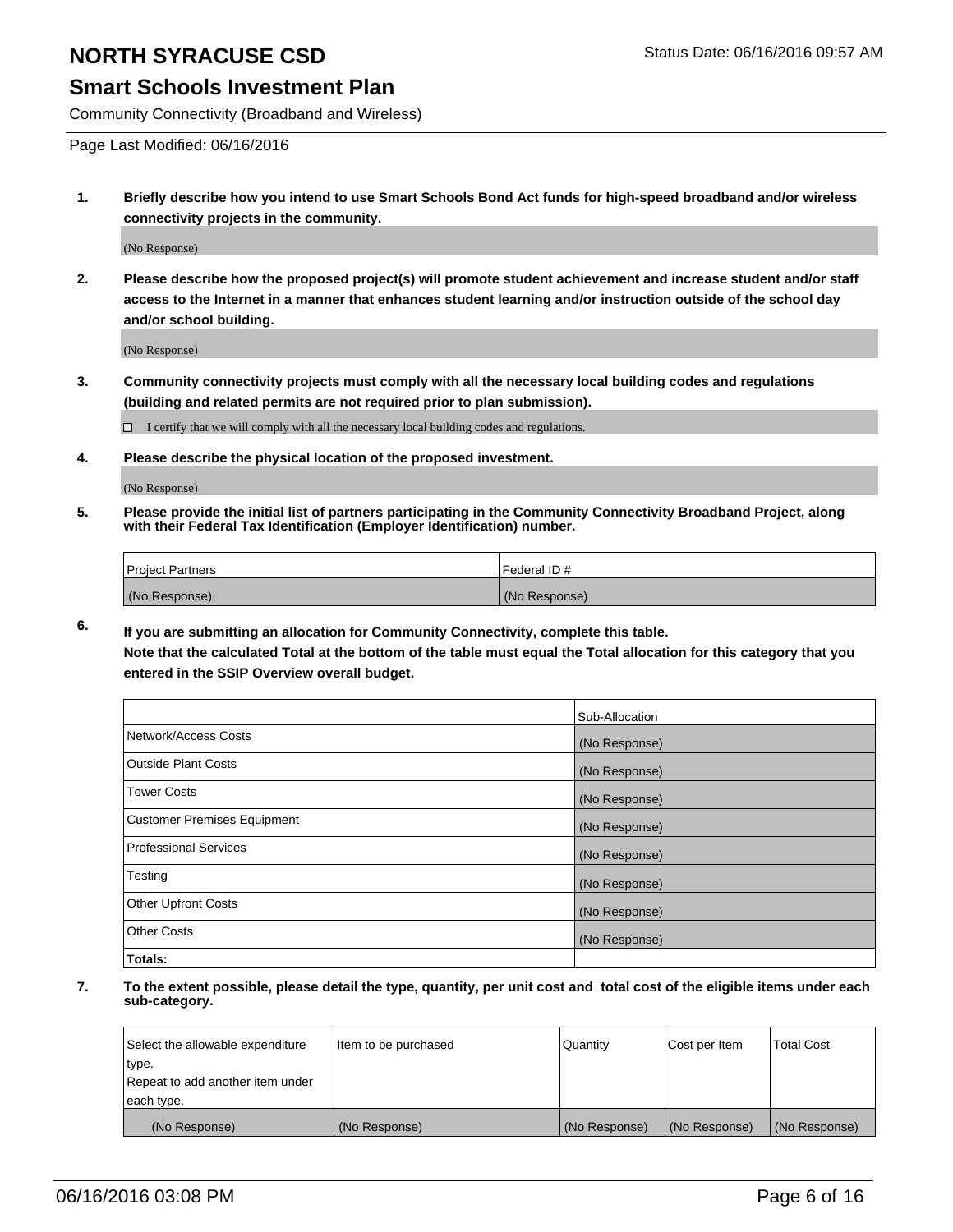### **Smart Schools Investment Plan**

Classroom Learning Technology

Page Last Modified: 06/16/2016

**1. In order for students and faculty to receive the maximum benefit from the technology made available under the Smart Schools Bond Act, their school buildings must possess sufficient connectivity infrastructure to ensure that devices can be used during the school day. Smart Schools Investment Plans must demonstrate that sufficient infrastructure that meets the Federal Communications Commission's 100 Mbps per 1,000 students standard currently exists in the buildings where new devices will be deployed, or is a planned use of a portion of Smart Schools Bond Act funds, or is under development through another funding source.**

**Smart Schools Bond Act funds used for technology infrastructure or classroom technology investments must increase the number of school buildings that meet or exceed the minimum speed standard of 100 Mbps per 1,000 students and staff within 12 months. This standard may be met on either a contracted 24/7 firm service or a "burstable" capability. If the standard is met under the burstable criteria, it must be:**

**1. Specifically codified in a service contract with a provider, and**

**2. Guaranteed to be available to all students and devices as needed, particularly during periods of high demand, such as computer-based testing (CBT) periods.**

**Please describe how your district already meets or is planning to meet this standard within 12 months of plan submission.**

It's our intention to purchase with district funfds the additional bandwidth from the Central New York Regional Information Center (CNYRIC) our current internet provider. Our current enrollment (public only) is 8804. We currently have a total of 400 mbps. We have been in convesation with the CNYRIC and will purchase, with district funds, the additional band width by September 1, 2016 to equal 900 mbps.

- **1a. If a district believes that it will be impossible to meet this standard within 12 months, it may apply for a waiver of this requirement, as described on the Smart Schools website. The waiver must be filed and approved by SED prior to submitting this survey.**
	- $\boxtimes$  By checking this box, you are certifying that the school district has an approved waiver of this requirement on file with the New York State Education Department.

### **2. Connectivity Speed Calculator (Required)**

|                  | Number of | Multiply by | Divide by 1000 Current Speed |         | Expected                   | Expected Date |
|------------------|-----------|-------------|------------------------------|---------|----------------------------|---------------|
|                  | Students  | 100 Kbps    | Ito Convert to               | l in Mb | Speed to be                | <b>When</b>   |
|                  |           |             | l Reauired                   |         | Attained Within   Required |               |
|                  |           |             | Speed in Mb                  |         | 12 Months                  | Speed Will be |
|                  |           |             |                              |         |                            | <b>Met</b>    |
| Calculated Speed | 8.804     | 880,400     | 880                          | 400     | 900                        | 09/01/2016    |

**3. If the district wishes to have students and staff access the Internet from wireless devices within the school building, or in close proximity to it, it must first ensure that it has a robust Wi-Fi network in place that has sufficient bandwidth to meet user demand.**

**Please describe how you have quantified this demand and how you plan to meet this demand.**

8 of our 11 buildings are already robust to handle the proposed devices and the remaining three buildings will be robust enough after the implementation of the upgraded wiring and equipment being purchased through the Smart School plan.

**4. All New York State public school districts are required to complete and submit an Instructional Technology Plan survey to the New York State Education Department in compliance with Section 753 of the Education Law and per Part 100.12 of the Commissioner's Regulations.**

**Districts that include educational technology purchases as part of their Smart Schools Investment Plan must have a submitted and approved Instructional Technology Plan survey on file with the New York State Education Department.**

 $\boxtimes$  By checking this box, you are certifying that the school district has an approved Instructional Technology Plan survey on file with the New York State Education Department.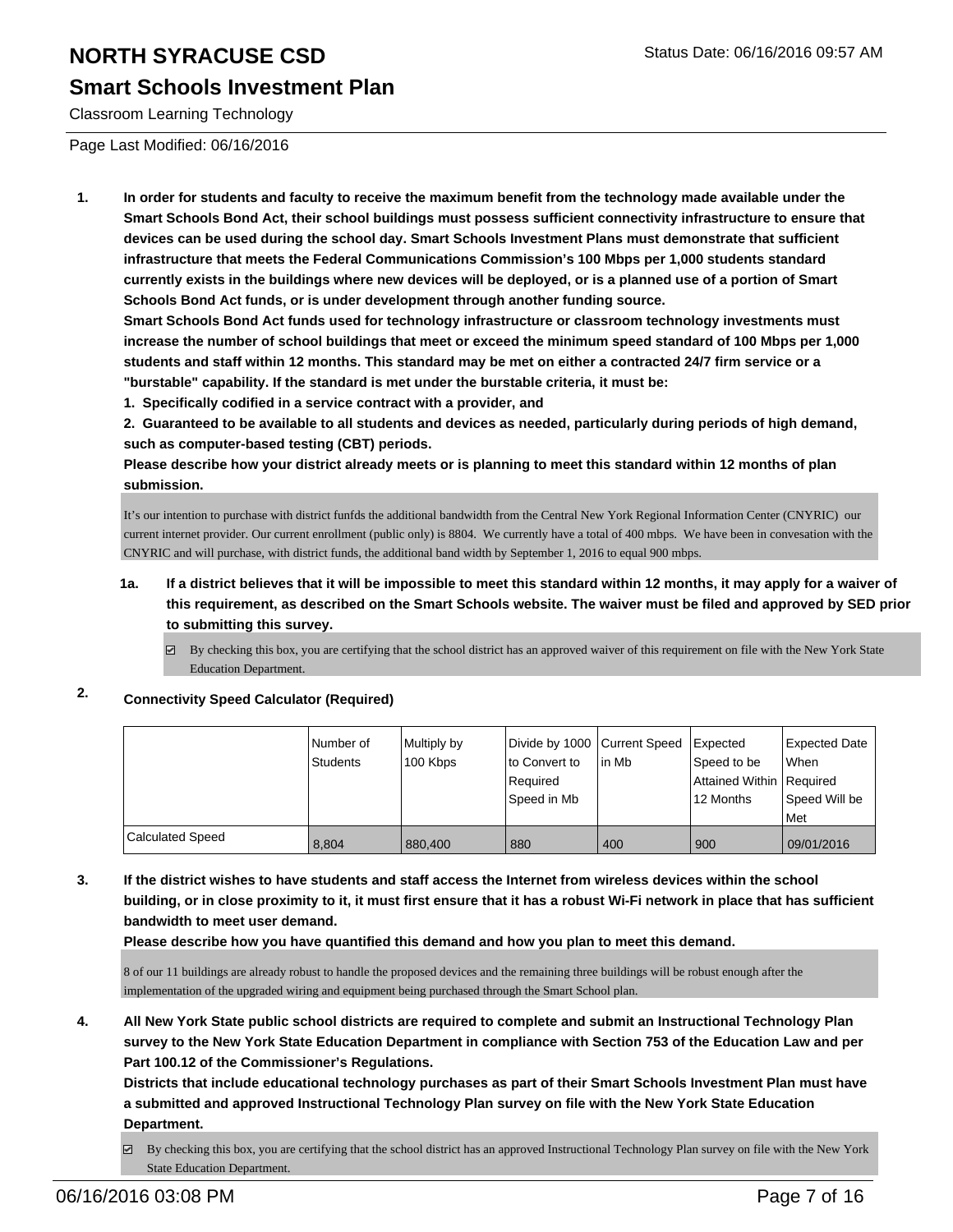### **Smart Schools Investment Plan**

Classroom Learning Technology

#### Page Last Modified: 06/16/2016

**5. Describe the devices you intend to purchase and their compatibility with existing or planned platforms or systems. Specifically address the adequacy of each facility's electrical, HVAC and other infrastructure necessary to install and support the operation of the planned technology.**

The devices we intend to buy are:

- 3,492 Google Chromebooks
- 114 Carts for Chromebooks
- 90 personal computers
- 20 iPad Minis
- 4 Projectors

These devices are fully compatable with our existing platform and planned wireless expansion. We currently support both Google Apps for Education and Office 365, on Chrome OS, IOS and Windows OS. Our current electrical will be able to effectively handle the devices we are ordering. We are ordering Smartcarts which draw 15 amps max. Each classroom is capabale of sustaining a minumum of 15 amps.

- **6. Describe how the proposed technology purchases will:**
	- **> enhance differentiated instruction;**
	- **> expand student learning inside and outside the classroom;**
	- **> benefit students with disabilities and English language learners; and**
	- **> contribute to the reduction of other learning gaps that have been identified within the district.**

**The expectation is that districts will place a priority on addressing the needs of students who struggle to succeed in a rigorous curriculum. Responses in this section should specifically address this concern and align with the district's Instructional Technology Plan (in particular Question 2 of E. Curriculum and Instruction: "Does the district's instructional technology plan address the needs of students with disabilities to ensure equitable access to instruction, materials and assessments?" and Question 3 of the same section: "Does the district's instructional technology plan address the provision of assistive technology specifically for students with disabilities to ensure access to and participation in the general curriculum?"**

**Our technology plan identified gaps in device availability and wireless capability for all students including those with disabilities. Our proposed purchases will allow us to enhance differentiated instruction by offering students multiple pathways to access the curriculum and demonstrate their knowledge based on their interests and abilities. Technology will allow teachers to plan for diversity in heterogeneous settings in order for all students to progress toward the standards.**

**Technology allows for the collection of frequent formative assessment data that will inform instruction. It encourages active learning as it is student led, collaborative and differentiated.**

**These proposed technology purchases will expand student learning inside and outside the classroom by connecting teachers and students to one another and to resources that they can access at any time. Mechanisms for real-time or asynchronous collaboration and growth producing feedback are available whenever the teacher or the learner are connected.**

**Speech to text and text read features provide an immediate intervention benefitting all students including students with disabilities and ELLs. Digital classrooms and tools allow students who don't often speak up, the opportunity to participate in a different way and expand the walls and hours of the traditional classroom to extend and enhance learning. Classmate and global collaboration allow students and teachers to learn from each other.**

**Portable learning devices and cloud-based platforms contribute to the reduction of other learning gaps that have been identified within the district by maximizing students' time in the regular education classroom. Students with special needs and ELL will be able to receive specialized instruction within the classroom.**

**7. Where appropriate, briefly describe how the proposed technology purchases will enhance ongoing communication with parents and other stakeholders and help the district facilitate technology-based regional partnerships, including distance learning and other efforts.**

By providing more devices and accessibility, teachers are more likely to utilize cloud-based instructional resources that facilitate stronger and more varied communication with parents and other stakeholders. Improved accessibility and more devices will allow for virtual learning opportunites both locally and globally.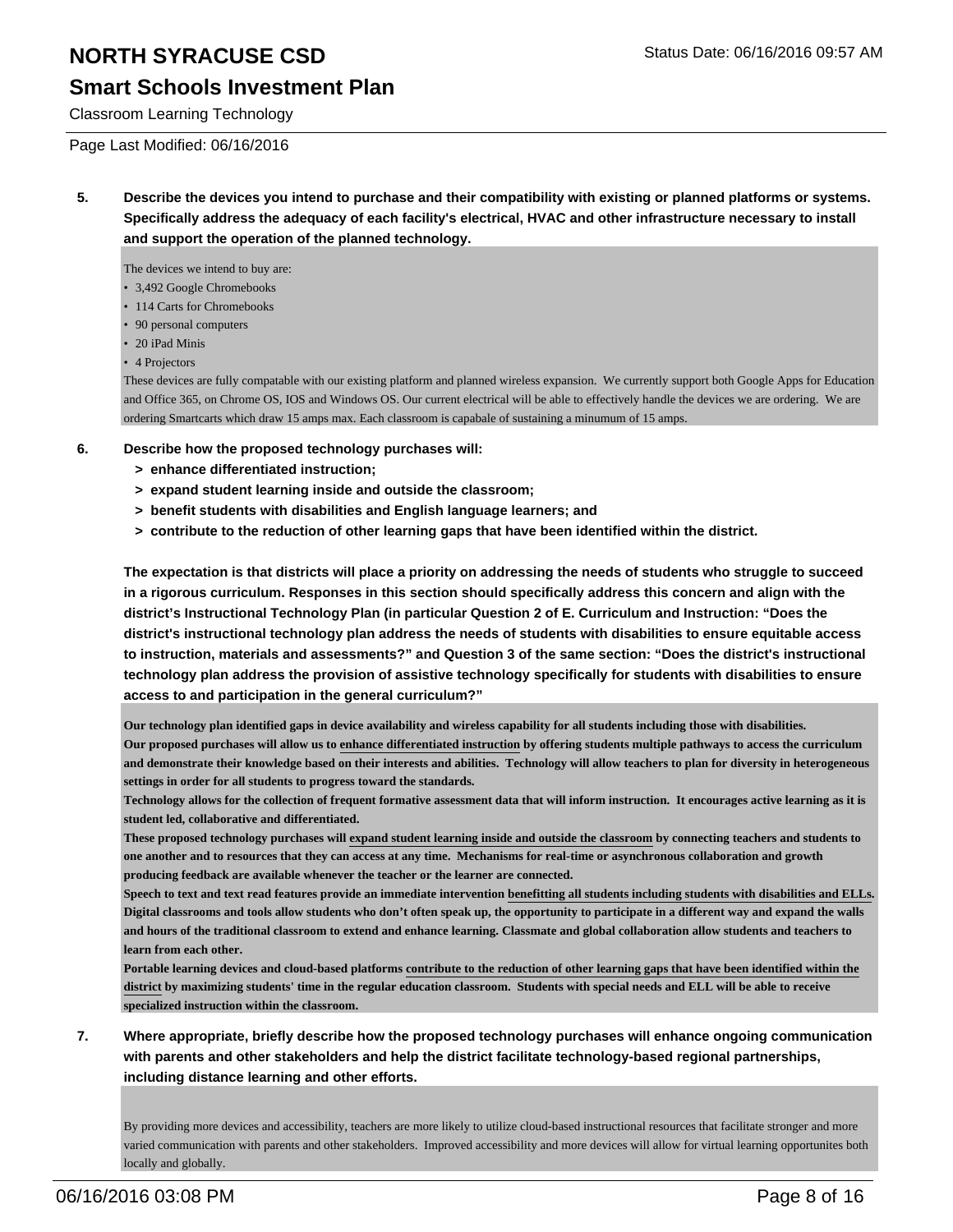### **Smart Schools Investment Plan**

Classroom Learning Technology

Page Last Modified: 06/16/2016

**8. Describe the district's plan to provide professional development to ensure that administrators, teachers and staff can employ the technology purchased to enhance instruction successfully.**

**Note: This response should be aligned and expanded upon in accordance with your district's response to Question 1 of F. Professional Development of your Instructional Technology Plan: "Please provide a summary of professional development offered to teachers and staff, for the time period covered by this plan, to support technology to enhance teaching and learning. Please include topics, audience and method of delivery within your summary."**

As outlined in our technology plan, our district provides a variety of professional development offerings to support technology in order to enhance teaching and learning. We offer face-to-face, blended and online opportunities, utilizing research-based practices for effective instructional technology integration. Topics include iPad integration, assessment and communication tools, learning demonstration tools, classroom management, instructional design and delivery, and much more. Three technology integration coaches provide job-embedded support to all staff. With the acquisition of more devices and increased accessibility, we plan to continue these efforts, immersing more teachers in the use of technology to enhance teaching and learning.

In the upcoming year, all participating staff will:

- receive face-to-face and/or online training on the use of the new devices including an overview of cloud-based resources available to them
- have access to job-embedded professional development from technology integration coaches to continue their learning
- collaborate with colleagues in order to share best practices and increase expertise, including opportunities to visit other classrooms

• contribute to the development of online resources to support each other and build capacity for next steps in technology integration All professional development will be tasked-based and focused on providing teachers opportunities to develop skills and select tools based on pedagogy, curriculum and methodology with coaching support on the side.

Year one teachers will become instructional leaders and turnkey trainers for future participants.

- **9. Districts must contact the SUNY/CUNY teacher preparation program that supplies the largest number of the district's new teachers to request advice on innovative uses and best practices at the intersection of pedagogy and educational technology.**
	- By checking this box, you certify that you have contacted the SUNY/CUNY teacher preparation program that supplies the largest number of your new teachers to request advice on these issues.
- **10. A district whose Smart Schools Investment Plan proposes the purchase of technology devices and other hardware must account for nonpublic schools in the district.**

**Are there nonpublic schools within your school district?**

- **团** Yes
- $\square$  No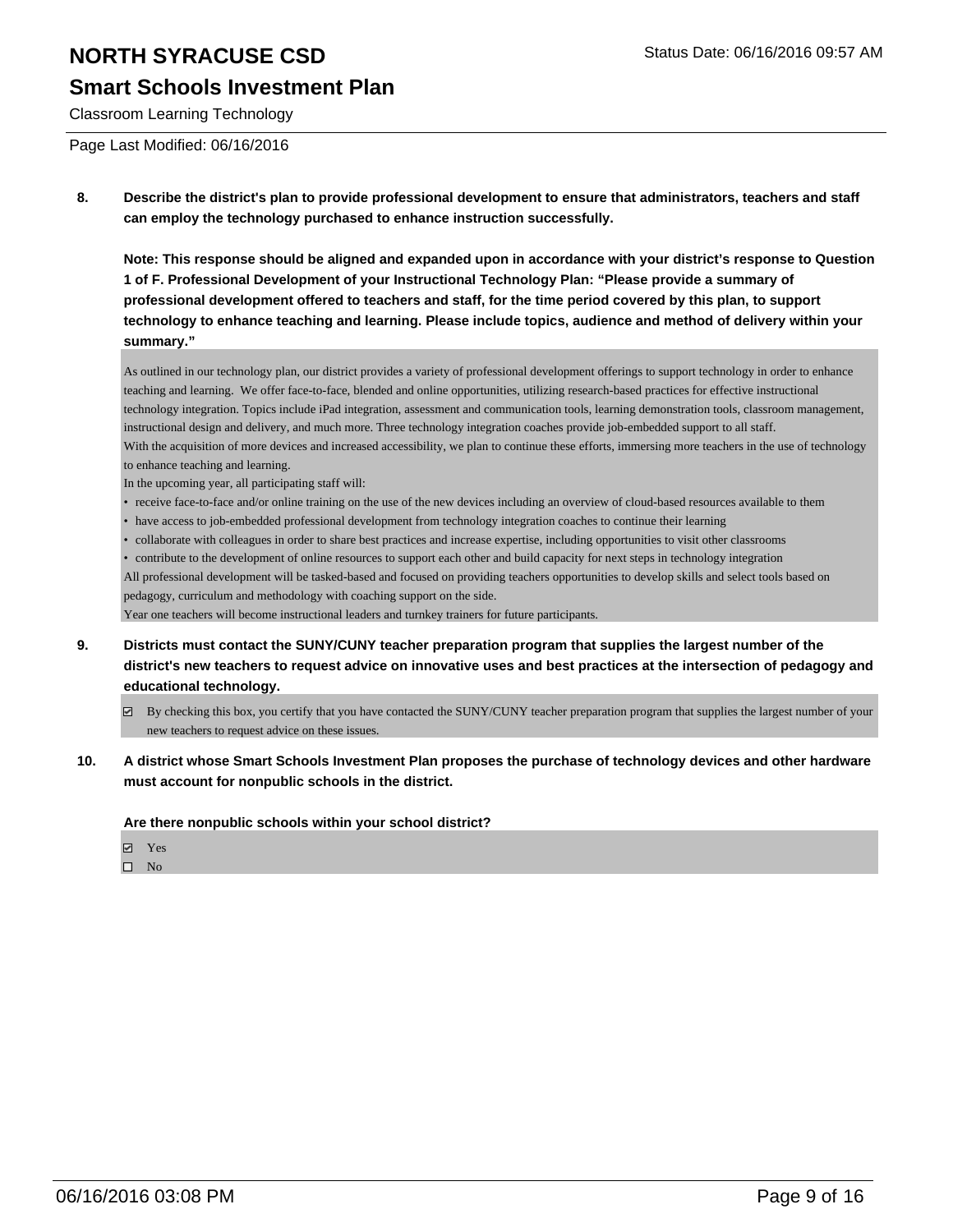### **Smart Schools Investment Plan**

Classroom Learning Technology

Page Last Modified: 06/16/2016

**10a. Describe your plan to loan purchased hardware to nonpublic schools within your district. The plan should use your district's nonpublic per-student loan amount calculated below, within the framework of the guidance. Please enter the date by which nonpublic schools must request classroom technology items. Also, specify in your response the devices that the nonpublic schools have requested, as well as in the in the Budget and the Expenditure Table at the end of the page.**

North Syracuse Students = 8,804 Non-public students  $= 314$ 1,199,408/(8804+314)  $1,199,408 / 9118 = 132$  $132 \times 314 = $41,448$ 

Therefore, Non-public schools will be allowed to borrow \$41,448 in devices. These devices will be inventoried and supported by North Syracuse technology department. We will work directly with each non public school to coordinate the ordering and delivery of all equipment purchased using Smart Schools Funds. One of our IT staff members will deliver the equipment, set it up in the classrooms and maintain the inventory. These schools will utilize our help desk portal anytime they need assistance with this equipment. Non-Public schools can request devices June 1st annually. Devices requested are chrome books and iPad

St. Margaret School = 146 Students and will receive 32 chrome books, 20 iPad 1 Cart St Rose + 168 Students and will receive 78 chrome books The Non-public schools have not identified how they want to spend thier remaining funds.

**10b. A final Smart Schools Investment Plan cannot be approved until school authorities have adopted regulations specifying the date by which requests from nonpublic schools for the purchase and loan of Smart Schools Bond Act classroom technology must be received by the district.**

 $\boxtimes$  By checking this box, you certify that you have such a plan and associated regulations in place that have been made public.

### **11. Nonpublic Classroom Technology Loan Calculator**

**The Smart Schools Bond Act provides that any Classroom Learning Technology purchases made using Smart Schools funds shall be lent, upon request, to nonpublic schools in the district. However, no school district shall be required to loan technology in amounts greater than the total obtained and spent on technology pursuant to the Smart Schools Bond Act and the value of such loan may not exceed the total of \$250 multiplied by the nonpublic school enrollment in the base year at the time of enactment. See:**

**http://www.p12.nysed.gov/mgtserv/smart\_schools/docs/Smart\_Schools\_Bond\_Act\_Guidance\_04.27.15\_Final.pdf.**

|                                       | 1. Classroom<br>Technology<br>Sub-allocation | 2. Public<br><b>Enrollment</b><br>$(2014 - 15)$ | 3. Nonpublic<br>Enrollment<br>$(2014 - 15)$ | l 4. Sum of<br>Public and<br>Nonpublic<br>Enrollment | 15. Total Per<br>Pupil Sub-<br>lallocation | 6. Total<br>Nonpublic Loan<br>Amount |
|---------------------------------------|----------------------------------------------|-------------------------------------------------|---------------------------------------------|------------------------------------------------------|--------------------------------------------|--------------------------------------|
| Calculated Nonpublic Loan<br>l Amount | 1,199,408                                    | 8.804                                           | 314                                         | 9.118                                                | 132                                        | 41.448                               |

**12. To ensure the sustainability of technology purchases made with Smart Schools funds, districts must demonstrate a long-term plan to maintain and replace technology purchases supported by Smart Schools Bond Act funds. This sustainability plan shall demonstrate a district's capacity to support recurring costs of use that are ineligible for Smart Schools Bond Act funding such as device maintenance, technical support, Internet and wireless fees, maintenance of hotspots, staff professional development, building maintenance and the replacement of incidental items. Further, such a sustainability plan shall include a long-term plan for the replacement of purchased devices and equipment at the end of their useful life with other funding sources.**

 $\boxtimes$  By checking this box, you certify that the district has a sustainability plan as described above.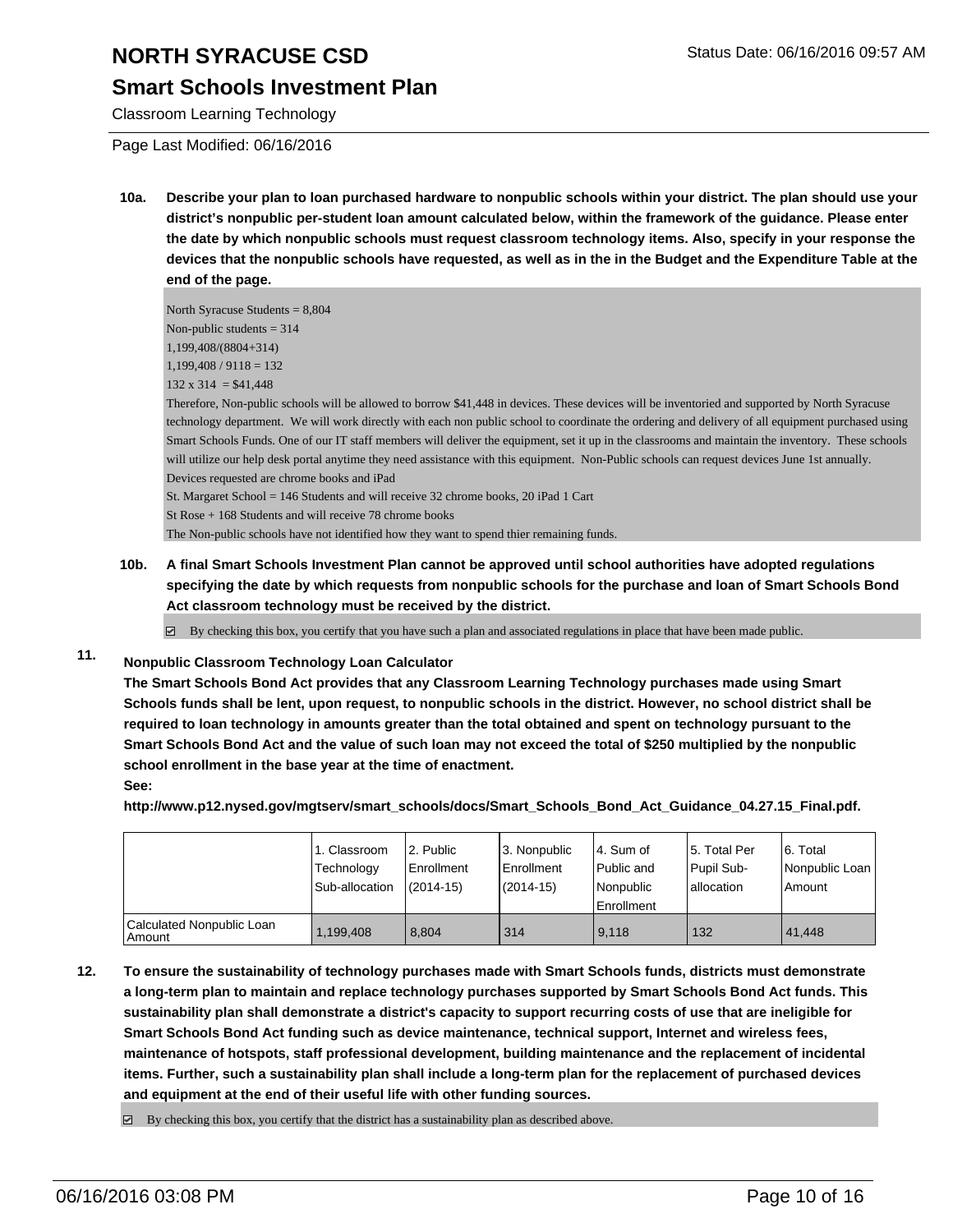### **Smart Schools Investment Plan**

Classroom Learning Technology

Page Last Modified: 06/16/2016

**13. Districts must ensure that devices purchased with Smart Schools Bond funds will be distributed, prepared for use, maintained and supported appropriately. Districts must maintain detailed device inventories in accordance with generally accepted accounting principles.**

By checking this box, you certify that the district has a distribution and inventory management plan and system in place.

**14. If you are submitting an allocation for Classroom Learning Technology complete this table. Note that the calculated Total at the bottom of the table must equal the Total allocation for this category that you entered in the SSIP Overview overall budget.**

|                          | Sub-Allocation |
|--------------------------|----------------|
| Interactive Whiteboards  | $\Omega$       |
| Computer Servers         | $\Omega$       |
| <b>Desktop Computers</b> | 89,760         |
| Laptop Computers         | 873,000        |
| <b>Tablet Computers</b>  | 6,500          |
| Other Costs              | 230,148        |
| Totals:                  | 1,199,408.00   |

| Select the allowable expenditure | Item to be Purchased                   | Quantity | Cost per Item | <b>Total Cost</b> |
|----------------------------------|----------------------------------------|----------|---------------|-------------------|
| type.                            |                                        |          |               |                   |
| Repeat to add another item under |                                        |          |               |                   |
| each type.                       |                                        |          |               |                   |
| <b>Desktop Computers</b>         | HP Z240 SFF Workstation                | 60       | 896           | 53,760            |
| <b>Laptop Computers</b>          | HP Chrome 16GB 4GB                     | 3400     | 250           | 850,000           |
| <b>Desktop Computers</b>         | Apple MAC                              | 30       | 1,200         | 36,000            |
| <b>Other Costs</b>               | <b>Carts for Chromebook</b>            | 113      | 1,400         | 158,200           |
| <b>Other Costs</b>               | Projectors Panasonic PT-RZ670BU        | 4        | 15,000        | 60,000            |
| <b>Tablet Computers</b>          | iPad Mini - St Margarets               | 20       | 325           | 6,500             |
| <b>Other Costs</b>               | Carts for Chromebook-ST.Margarate      | 1        | 1,400         | 1,400             |
| <b>Laptop Computers</b>          | HP Chrome 16GB 4GB - St.<br>Margaraets | 32       | 250           | 8,000             |
| <b>Laptop Computers</b>          | HP Chrome 16GB 4GB - ST. Rose          | 60       | 250           | 15,000            |
| <b>Other Costs</b>               | Unassigned Non-Public Allocation       |          | 10,548        | 10,548            |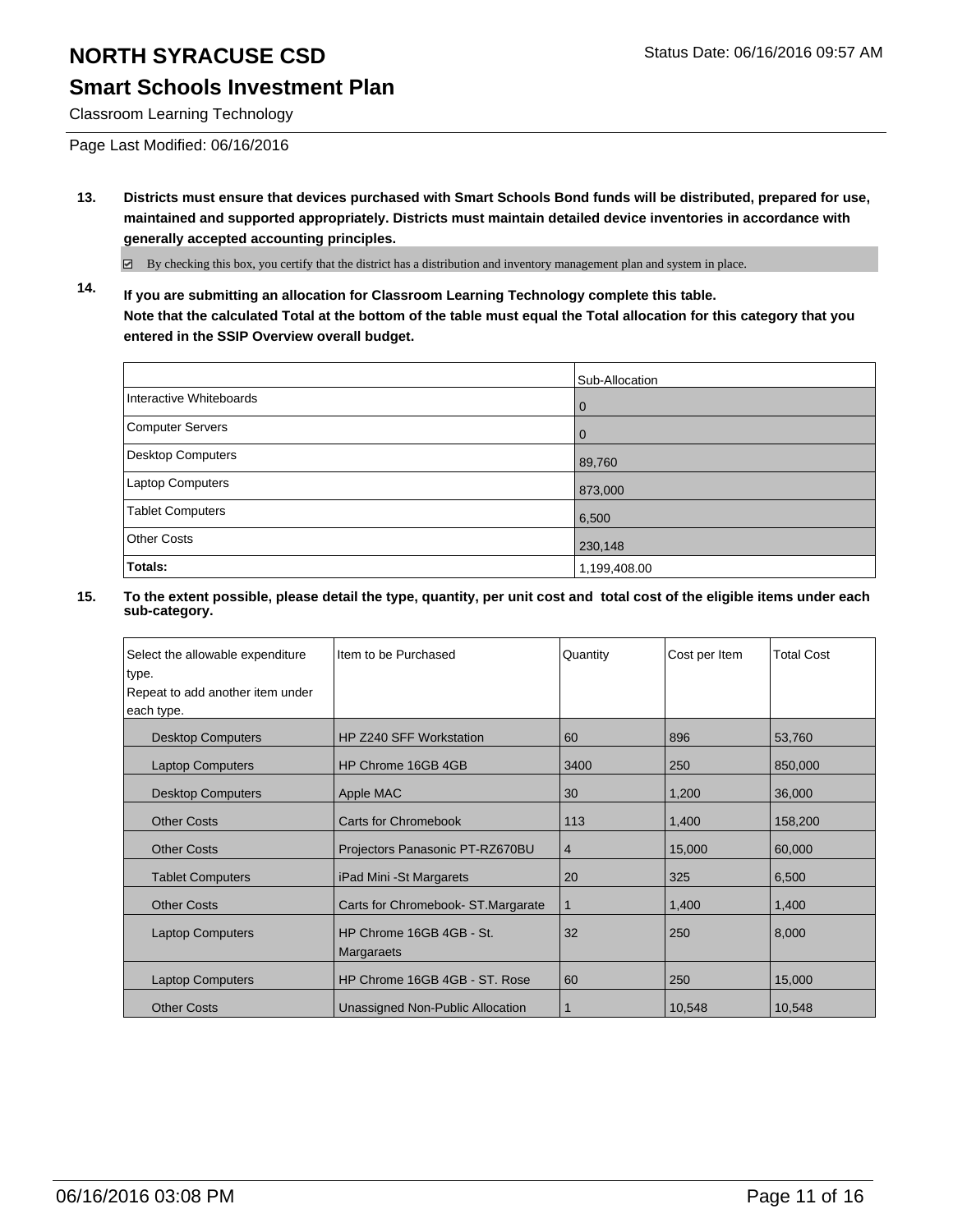### **Smart Schools Investment Plan**

Pre-Kindergarten Classrooms

Page Last Modified: 06/08/2016

**1. Provide information regarding how and where the district is currently serving pre-kindergarten students and justify the need for additional space with enrollment projections over 3 years.**

(No Response)

- **2. Describe the district's plan to construct, enhance or modernize education facilities to accommodate prekindergarten programs. Such plans must include:**
	- **Specific descriptions of what the district intends to do to each space;**
	- **An affirmation that pre-kindergarten classrooms will contain a minimum of 900 square feet per classroom;**
	- **The number of classrooms involved;**
	- **The approximate construction costs per classroom; and**
	- **Confirmation that the space is district-owned or has a long-term lease that exceeds the probable useful life of the improvements.**

(No Response)

**3. Smart Schools Bond Act funds may only be used for capital construction costs. Describe the type and amount of additional funds that will be required to support ineligible ongoing costs (e.g. instruction, supplies) associated with any additional pre-kindergarten classrooms that the district plans to add.**

(No Response)

**4. All plans and specifications for the erection, repair, enlargement or remodeling of school buildings in any public school district in the State must be reviewed and approved by the Commissioner. Districts that plan capital projects using their Smart Schools Bond Act funds will undergo a Preliminary Review Process by the Office of Facilities Planning.**

| Project Number |  |
|----------------|--|
| (No Response)  |  |

**5. If you have made an allocation for Pre-Kindergarten Classrooms, complete this table.**

**Note that the calculated Total at the bottom of the table must equal the Total allocation for this category that you entered in the SSIP Overview overall budget.**

|                                          | Sub-Allocation |
|------------------------------------------|----------------|
| Construct Pre-K Classrooms               | (No Response)  |
| Enhance/Modernize Educational Facilities | (No Response)  |
| Other Costs                              | (No Response)  |
| Totals:                                  |                |

| Select the allowable expenditure | Item to be purchased | Quantity      | Cost per Item | <b>Total Cost</b> |
|----------------------------------|----------------------|---------------|---------------|-------------------|
| type.                            |                      |               |               |                   |
| Repeat to add another item under |                      |               |               |                   |
| each type.                       |                      |               |               |                   |
| (No Response)                    | (No Response)        | (No Response) | (No Response) | (No Response)     |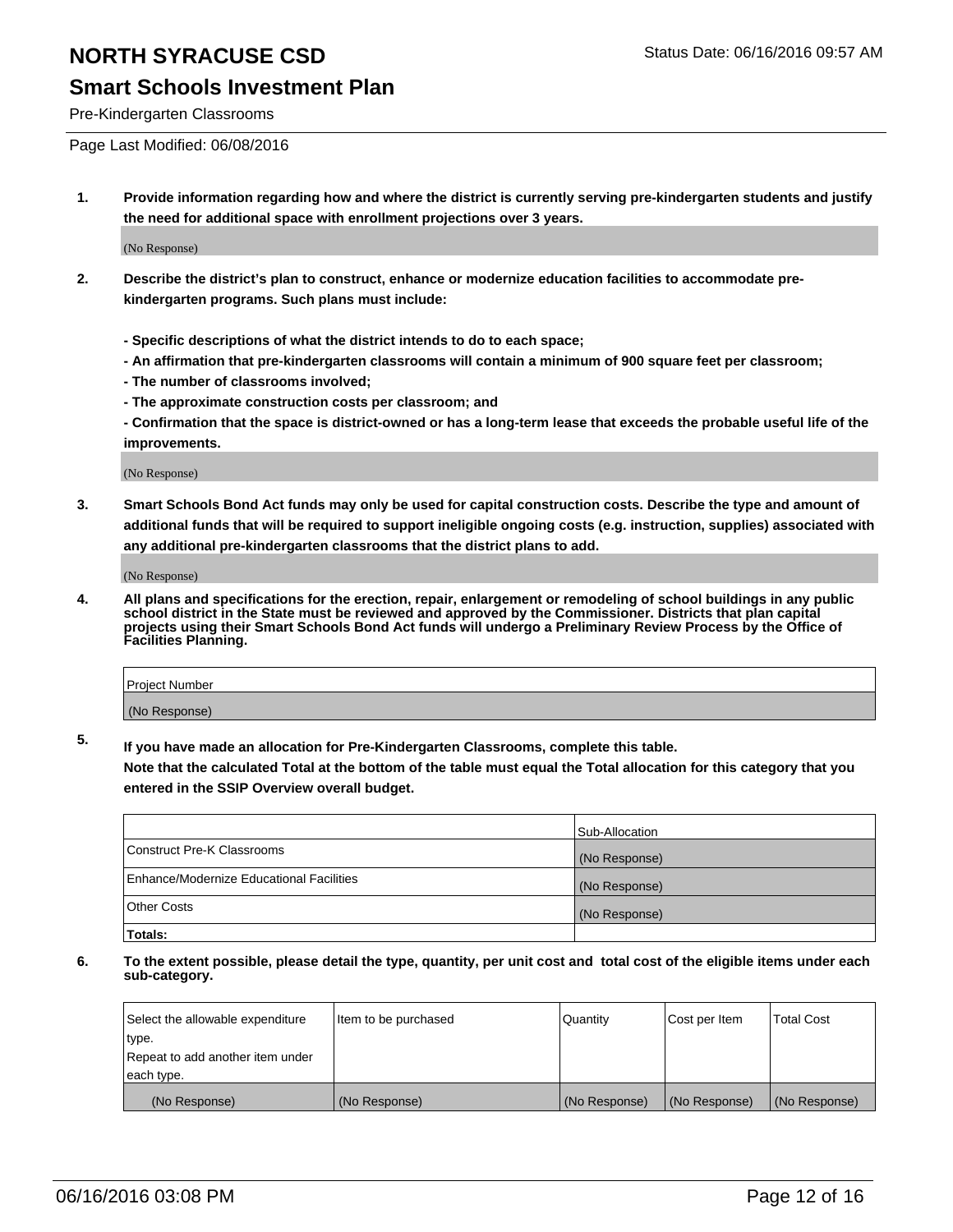### **Smart Schools Investment Plan**

Replace Transportable Classrooms

Page Last Modified: 06/08/2016

**1. Describe the district's plan to construct, enhance or modernize education facilities to provide high-quality instructional space by replacing transportable classrooms.**

(No Response)

**2. All plans and specifications for the erection, repair, enlargement or remodeling of school buildings in any public school district in the State must be reviewed and approved by the Commissioner. Districts that plan capital projects using their Smart Schools Bond Act funds will undergo a Preliminary Review Process by the Office of Facilities Planning.**

| <b>Project Number</b> |  |
|-----------------------|--|
| (No Response)         |  |

**3. For large projects that seek to blend Smart Schools Bond Act dollars with other funds, please note that Smart Schools Bond Act funds can be allocated on a pro rata basis depending on the number of new classrooms built that directly replace transportable classroom units.**

**If a district seeks to blend Smart Schools Bond Act dollars with other funds describe below what other funds are being used and what portion of the money will be Smart Schools Bond Act funds.**

(No Response)

**4. If you have made an allocation for Replace Transportable Classrooms, complete this table. Note that the calculated Total at the bottom of the table must equal the Total allocation for this category that you entered in the SSIP Overview overall budget.**

|                                                | Sub-Allocation |
|------------------------------------------------|----------------|
| Construct New Instructional Space              | (No Response)  |
| Enhance/Modernize Existing Instructional Space | (No Response)  |
| <b>Other Costs</b>                             | (No Response)  |
| Totals:                                        |                |

| Select the allowable expenditure | Item to be purchased | <b>Quantity</b> | Cost per Item | <b>Total Cost</b> |
|----------------------------------|----------------------|-----------------|---------------|-------------------|
| type.                            |                      |                 |               |                   |
| Repeat to add another item under |                      |                 |               |                   |
| each type.                       |                      |                 |               |                   |
| (No Response)                    | (No Response)        | (No Response)   | (No Response) | (No Response)     |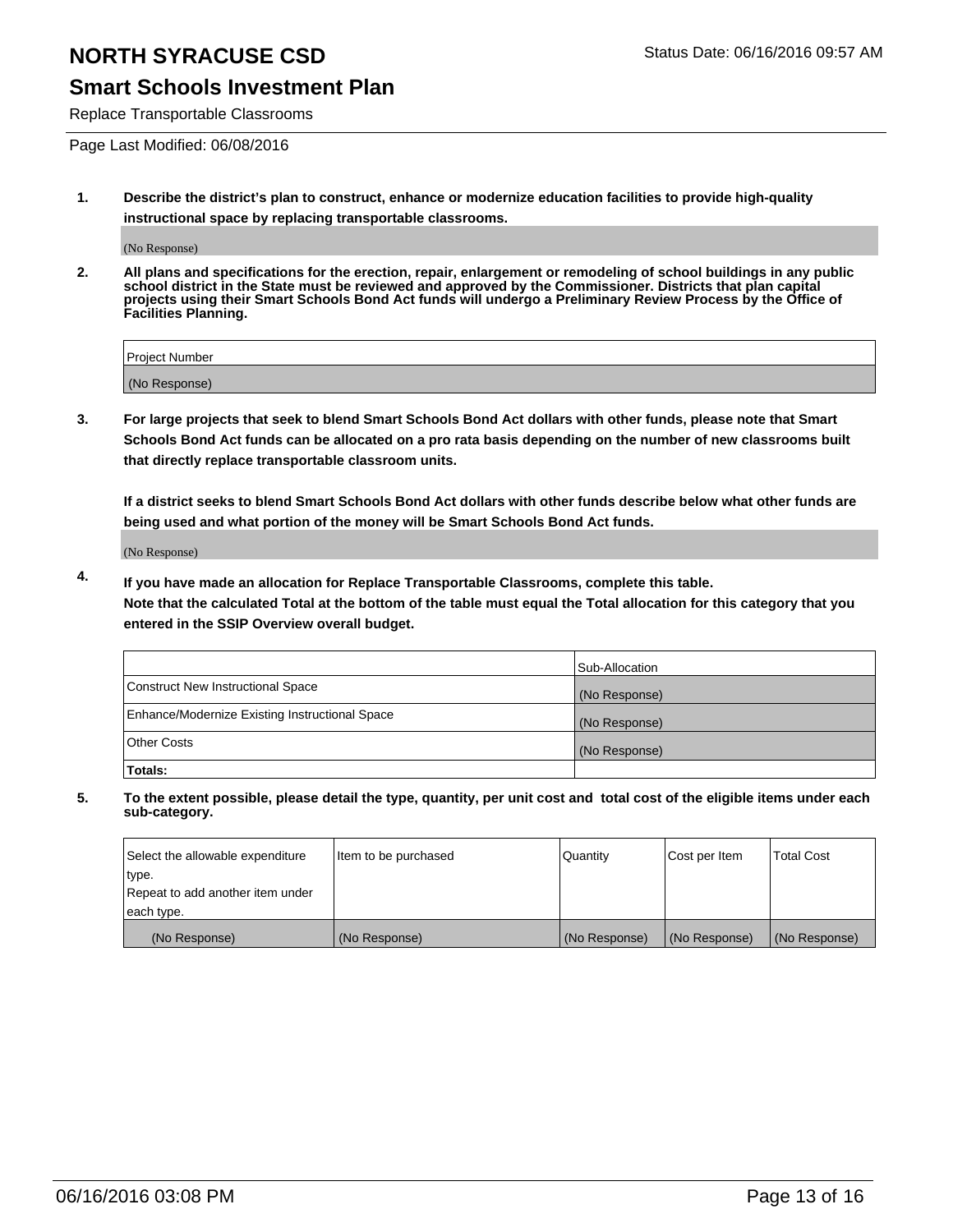### **Smart Schools Investment Plan**

High-Tech Security Features

Page Last Modified: 06/08/2016

**1. Describe how you intend to use Smart Schools Bond Act funds to install high-tech security features in school buildings and on school campuses.**

The district will use the Smart Schools funds to purchase new access control hardware. The current systems are reaching end of life. Newer technology allows for more secure access control to all of our educational and administrative buildings.

**2. All plans and specifications for the erection, repair, enlargement or remodeling of school buildings in any public school district in the State must be reviewed and approved by the Commissioner. Districts that plan capital projects using their Smart Schools Bond Act funds will undergo a Preliminary Review Process by the Office of Facilities Planning.** 

| Project Number        |  |
|-----------------------|--|
| 42-03-03-06-7-999-005 |  |

- **3. Was your project deemed eligible for streamlined Review?**
	- □ Yes
	- **Ø** No
- **4. Include the name and license number of the architect or engineer of record.**

| l Name                    | License Number |
|---------------------------|----------------|
| King & king Kirk Narburgh | 23235          |

**5. If you have made an allocation for High-Tech Security Features, complete this table.**

**Note that the calculated Total at the bottom of the table must equal the Total allocation for this category that you entered in the SSIP Overview overall budget.**

|                                                      | Sub-Allocation |
|------------------------------------------------------|----------------|
| Capital-Intensive Security Project (Standard Review) | (No Response)  |
| <b>Electronic Security System</b>                    | (No Response)  |
| <b>Entry Control System</b>                          | 170,363        |
| Approved Door Hardening Project                      | (No Response)  |
| <b>Other Costs</b>                                   | (No Response)  |
| Totals:                                              | 170,363.00     |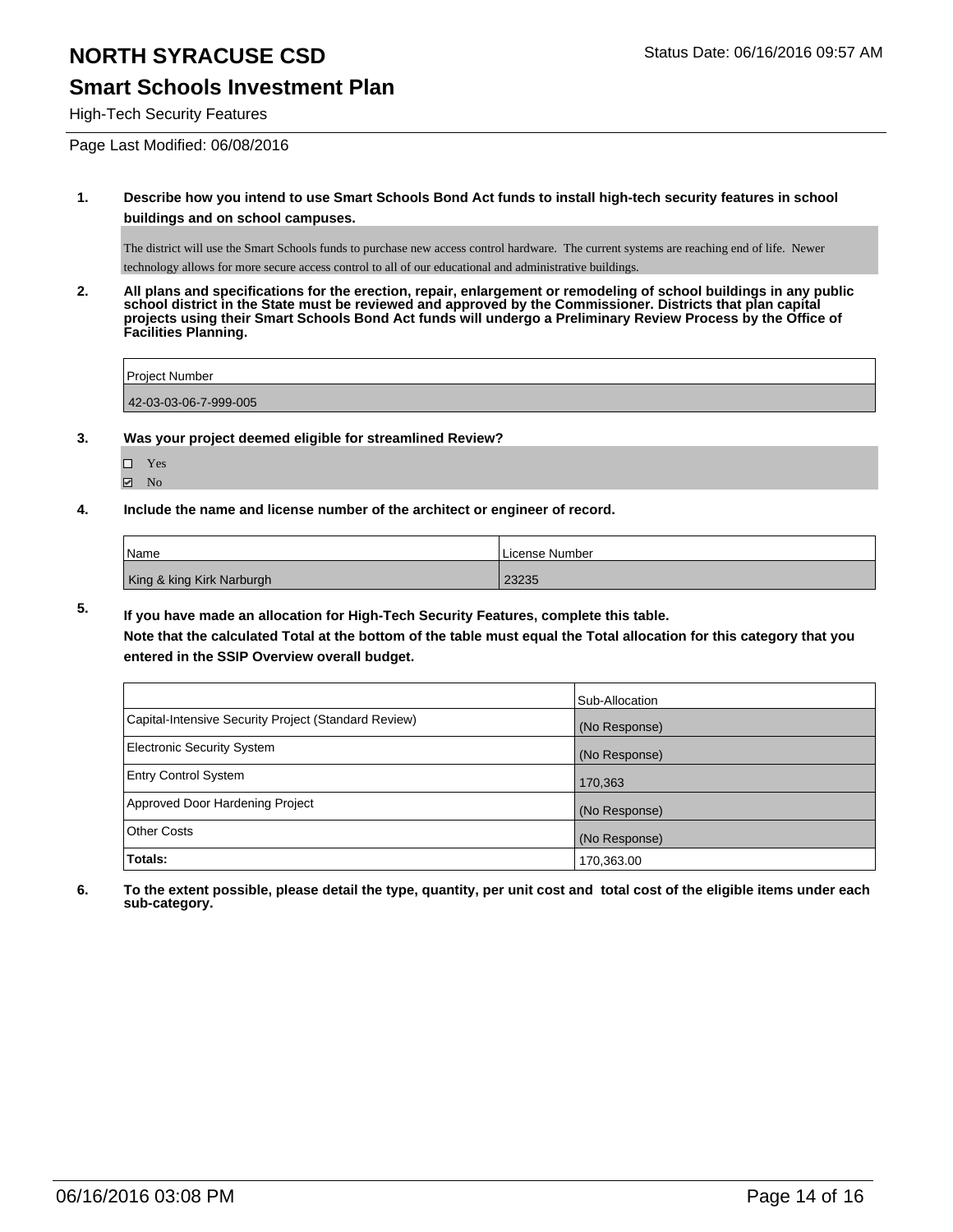## **Smart Schools Investment Plan**

High-Tech Security Features

Page Last Modified: 06/08/2016

| Select the allowable expenditure | Item to be purchased                         | Quantity | Cost per Item | <b>Total Cost</b> |
|----------------------------------|----------------------------------------------|----------|---------------|-------------------|
| type.                            |                                              |          |               |                   |
| Repeat to add another item under |                                              |          |               |                   |
| each type.                       |                                              |          |               |                   |
| <b>Entry Control System</b>      | Controller 6000                              | 33       | 1,250         | 41,250            |
| <b>Entry Control System</b>      | 8R Module                                    | 23       | 1,005         | 23,115            |
| <b>Entry Control System</b>      | 4R Module                                    | 11       | 505           | 5,555             |
| <b>Entry Control System</b>      | LSPE4 Cabinet, 12 PSU                        | 19       | 502           | 9,538             |
| <b>Entry Control System</b>      | <b>LSP Controller Mounting Bracket</b>       | 33       | 76            | 2,508             |
| <b>Entry Control System</b>      | 6ft. Grounded 3-wire line cord               | 19       | 4             | 76                |
| <b>Entry Control System</b>      | Lead acid batter -12vDC/7AH                  | 19       | 25            | 475               |
| <b>Entry Control System</b>      | PIR Motion Det 12/24VDC                      | 104      | 134           | 13,936            |
| <b>Entry Control System</b>      | 1000ft. 18/2 plenum stranded shield<br>cable | 23       | 170           | 3,910             |
| <b>Entry Control System</b>      | <b>Building Paging Systems</b>               | 3        | 20,000        | 60,000            |
| <b>Entry Control System</b>      | Wiring equipment and supplies                |          | 10,000        | 10,000            |